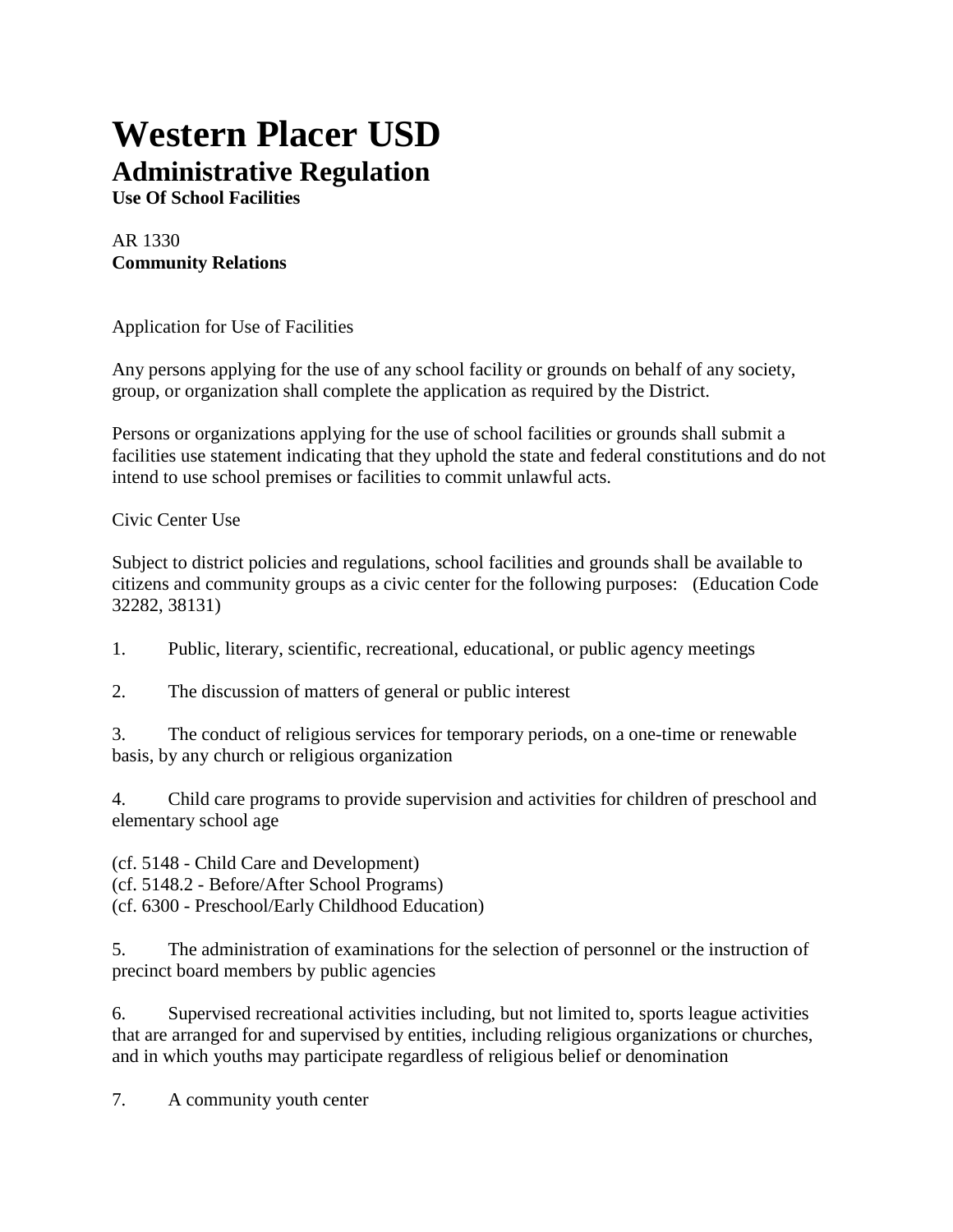(cf. 1020 - Youth Services)

8. Mass care and welfare shelters during disasters or other emergencies affecting the public health and welfare

(cf. 0450 - Comprehensive Safety Plan) (cf. 3516 - Emergencies and Disaster Preparedness Plan)

9. A ceremony, patriotic celebration, or related educational assembly conducted by a veterans' organization

A veterans' organization means the American Legion, Veterans of Foreign Wars, Disabled American Veterans, United Spanish War Veterans, Grand Army of the Republic, or other duly recognized organization of honorably discharged soldiers, sailors, or marines of the United States, or any of their territories. (Military and Veterans Code 1800)

10. Other purposes deemed appropriate by the Board of Trustees

**Restrictions** 

School facilities or grounds shall not be used for any of the following activities:

1. Any use by an individual or group for the commission of any crime or any act prohibited by law

2. Any use which is inconsistent with their use for school purposes or which interferes with the regular conduct of school or school work

3. Any use which involves the possession, consumption, or sale of alcoholic beverages or any restricted substances, including tobacco (cf. 3513.3 - Tobacco-Free Schools)

However, the Superintendent or designee may approve the use of district facilities for special events that may involve the acquisition, possession, use, or consumption of alcoholic beverages when the event is covered by a special events permit pursuant to Division 9 of the Business and Professions Code and will occur at a time when students are generally not on the school grounds. (Business and Professions Code 25608)

Any such use of school facilities shall be subject to any limitations that may be necessary to reduce risks to the district and ensure the safety of participants, as determined by the Superintendent or designee. Applicable limitations shall be clearly stated in the facility use agreement to be signed by the user's representative.

The district may exclude certain school facilities from nonschool use for safety or security